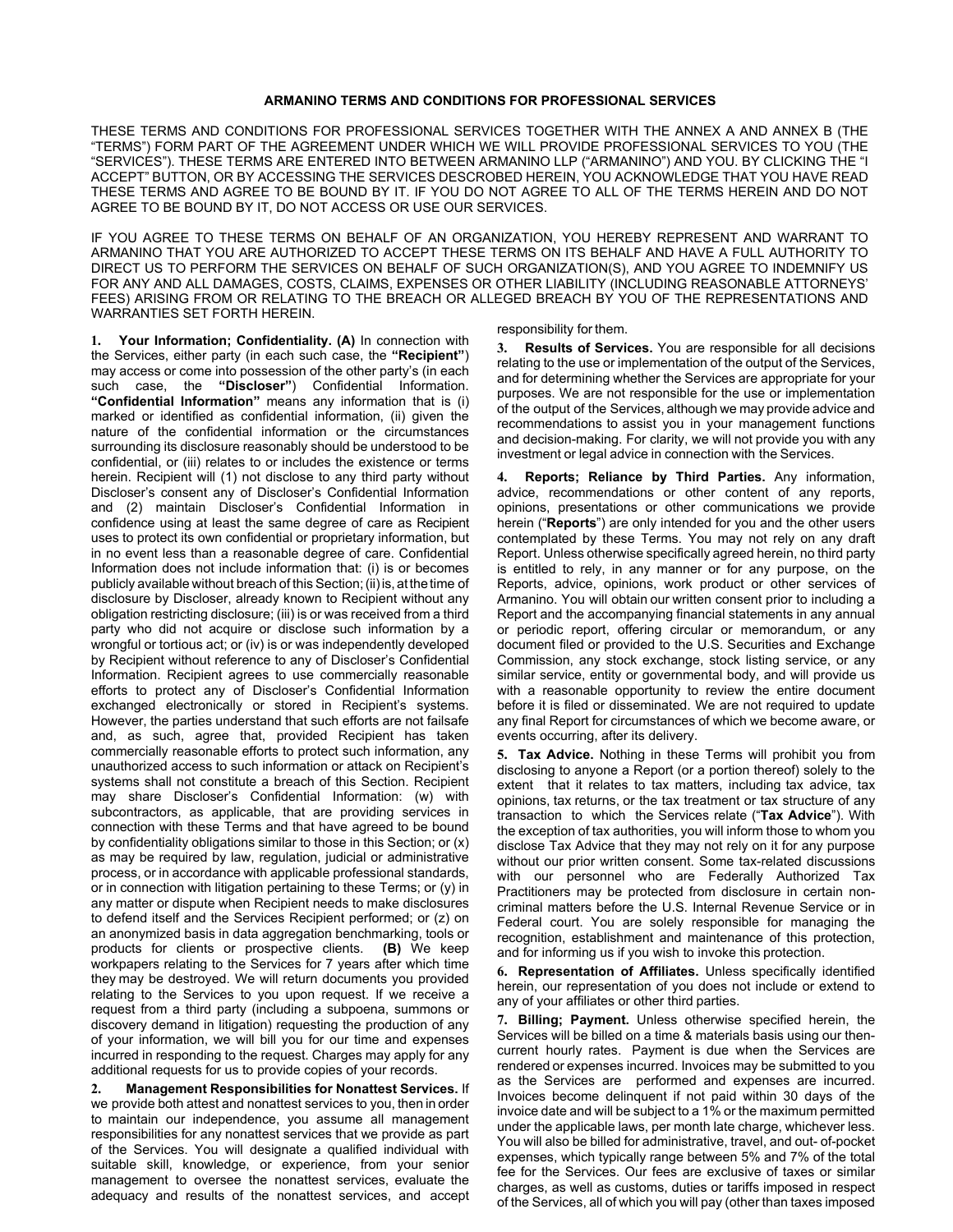on our income generally) and will indemnify us against any claims, costs or expenses related to amounts you fail to pay.

**8. Termination; Withdrawal.** The Services will begin from the date you accept the Terms and will continue until terminates in accordance with this Section 8. We may immediately withdraw and terminate these Terms and withdraw from providing any further Services if: (a) any invoice becomes delinguent: (b) we become aware of any criminal, fraudulent or similar acts by you or your management, you or your management is accused or becomes the subject of an investigation by any governmental entity of criminal, fraudulent or similar acts which causes us to have reasonable doubt as to your or your management's integrity; (c) you fail to provide us with information we request; (d) you cause a substantial delay in the Services; (e) we are unable to complete the engagement or are unable to form an opinion for reasons beyond our control; or (f) we are no longer able to satisfy our professional obligations regarding independence or conflicts of interest. Either Party may terminate the Services at any time with or without a cause by giving you 30 days written notice. Notwithstanding anything to the contrary herein, our engagement ends upon delivery of the Services for which we have been engaged (in the case of tax return Services, upon filings of the tax returns for which we have been engaged). If we withdraw or terminate for any reason, you will pay all of our fees for work performed and expenses incurred through the effective date of such withdrawal or termination. We may withhold any work product until all past due invoices have been paid. The Terms will survive termination or expiration of these Terms, provided that Sections 1 (A) will survive only for 1 year following the expiration or termination of these Terms.

**9. Work Product.** We may use data, software, designs, utilities, tools, models, systems and other methodologies and know-how ("**Materials**") that we own or license in performing the Services. Notwithstanding the delivery of any Reports, we retain all intellectual property rights in: (a) the Materials (including any improvements or knowledge developed while performing the Services); and (b) any workpapers compiled in connection with the Services (but not your Confidential Information reflected in them).

**10. Warranty Disclaimer.** ARMANINO MAKES NO WARRANTIES OF ANY KIND, WHETHER EXPRESS, IMPLIED, STATUTORY OR OTHERWISE, AND SPECIFICALLY DISCLAIMS ALL IMPLIED WARRANTIES.

**11. Limitation of Liability.** TO THE MAXIMUM EXTENT PERMITTED BY APPLICABLE LAW AND PROFESSIONAL REGULATIONS, IN NO EVENT WILL WE, OUR AFFILIATES OR OUR CONTRACTORS BE LIABLE TO YOU OR ANY THIRD PARTY FOR ANY OF THE FOLLOWING, ARISING OUT OF OR RELATED TO THESE TERMS AND THE SERVICES OR THE SERVICES, WHETHER BASED IN CONTRACT, TORT (INCLUDING ACTIVE AND PASSIVE NEGLIGENCE), STRICT LIABILITY, OR OTHERWISE: (A) SPECIAL, INDIRECT, INCIDENTAL, CONSEQUENTIAL, OR EXEMPLARY DAMAGES OF ANY NATURE, INCLUDING BUSINESS INTERRUPTION OR LOSS OF PROFITS, CONTRACTS, OPPORTUNITIES, GOODWILL, REPUTATION, PRODUCTIVITY, FACILITIES OR EQUIPMENT, EVEN IF WE HAVE BEEN ADVISED OF THE POSSIBILITY OF SUCH DAMAGES OR DAMAGE WAS FORESEEABLE, AND NOTWITHSTANDING THE FAILURE OF ANY REMEDY OF ITS ESSENTIAL PURPOSE; OR (B) DIRECT DAMAGES IN AN AMOUNT GREATER THAN THE AMOUNT PAID TO US BY YOU IN THE TWELVE MONTHS PRIOR TO THE DATE THE CLAIM AROSE FOR THE INDIVIDUAL SERVICES THAT GAVE RISE TO THE CLAIM. IN ADDITION, WE WILL ONLY BE LIABLE FOR OUR PROPORTIONATE AMOUNT OF DAMAGES (BOTH ECONOMIC AND NON-ECONOMIC) AS SET FORTH IN A SEPARATE JUDGMENT RENDERED AGAINST US.

**12. Indemnification. To the maximum extent permitted by applicable law and professional regulations, you will defend, indemnify and hold harmless Armanino, and its partners, employees, contractors and agents from and against all claims by third parties (including your affiliates, employees and attorneys) and resulting liabilities, losses, damages, costs and expenses (including reasonable external and internal legal costs) in any way arising out of, connected with, of or related to: (a) the reliance on any representations (including financial statements, tax advice or other advice by Armanino) by anyone not specifically identified in a writing signed or issued by Armanino as someone permitted to rely upon such representations; (b) any misrepresentation of or omission from information provided by you to Armanino relating to the Services; (c) any misappropriation, fraudulent acts, illegal acts, or any breach of these Terms, by you, your officers, directors, employees, contractors, agents or anyone acting on your behalf; or (d) the Services. We will notify you of any claim for which we seek indemnification. Your duty to defend, indemnify and hold harmless, as set forth above, shall apply even if: (a) the damages are alleged or proven to be caused partially or solely by Armanino's negligence or other actionable conduct; and/or (b) it is not proven or alleged that you were negligent or otherwise liable for the damages. However, you shall have no duty to defend, indemnify or hold harmless if Armanino is proven (as shown by a final judgment of a court or arbitrator) to have acted with fraud, or otherwise acted with intent to harm or damage anyone; in that event, Armanino shall promptly refund to you any amounts you paid to defend Armanino against such allegations. You must use counsel reasonably acceptable to us for the defense or settlement of any such claim at your sole expense. We must approve the settlement of any claim.**

**13. Third Party Tools:** You agree that we may utilize certain third party software tools (**"Third Party Tools"**) to exchange information or process data in connection with the Services. You acknowledge and agree that we do not own or control the Third Party Tools and consequently we will have no liability or responsibility to you or any third party for any loss, disclosure or corruption of any of your Confidential Information uploaded, stored or processed by the Third PartyTools.

**14. Dispute Resolution.** Both parties agree that, for any dispute arising under these Terms (other than a claim for nonpayment of fees) or any claim relating to the Services, the parties will try in good faith to settle the dispute by mediation administered by the American Arbitration Association or JAMS before filing a complaint or otherwise resorting to litigation. The mediation will be held in Contra Costa County, California and the costs of any mediation proceeding will be shared equally by all parties. You may not initiate any action relating to the Services more than 1 year after the work product is delivered.

**15. Governing Law; Venue.** These Terms are governed by California law, excluding its conflicts of law rules. You and we agree that any claims or other actions arising out of these Terms will be litigated in the federal or state courts in Contra Costa County, California, and each of us consents to the exclusive jurisdiction of those courts.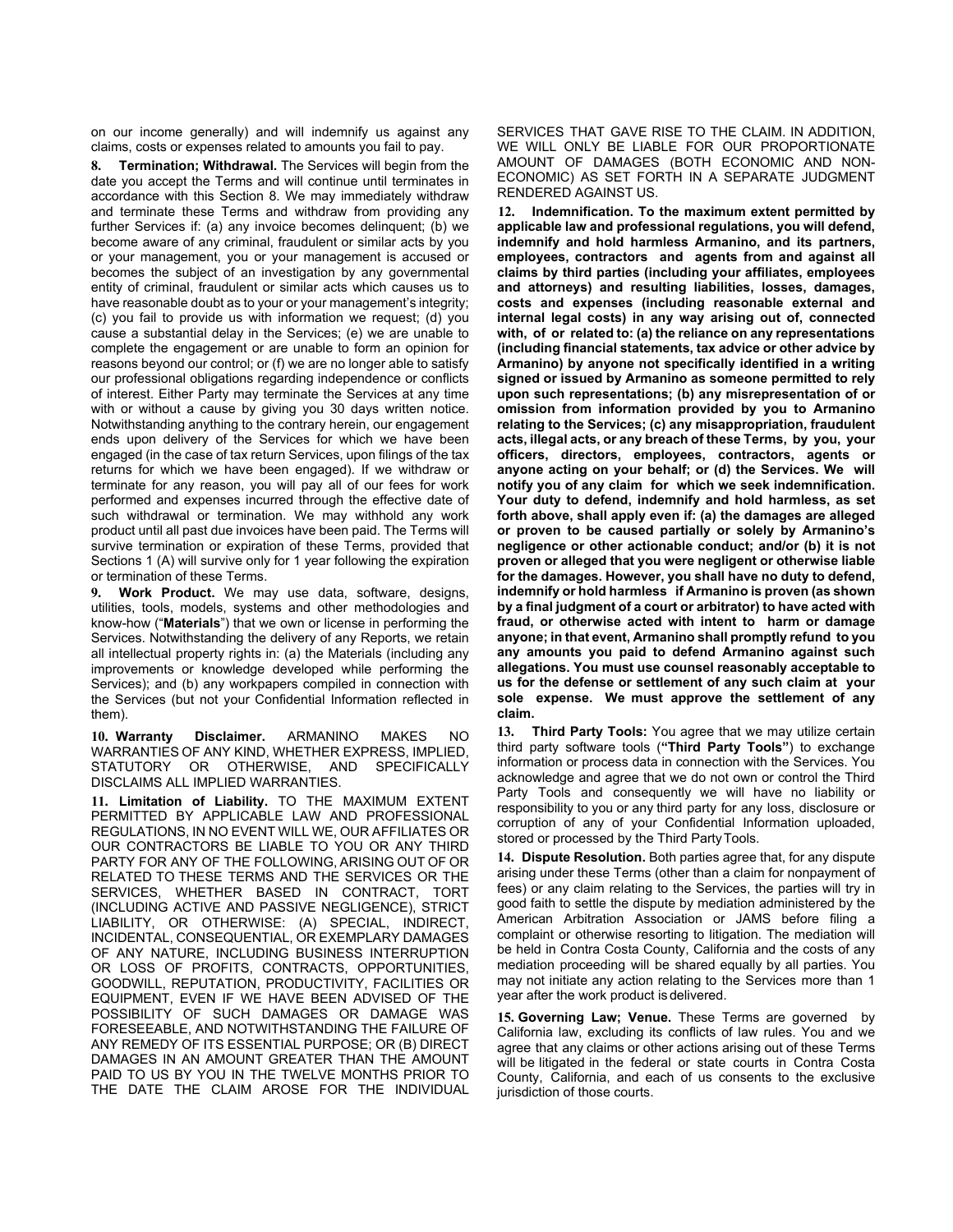**16. Hiring our Personnel.** If, during the term of these Terms or within one year thereafter, you hire one of our current employees or contractors, you agree to pay us 100% of the employee's or contractor's first year salary as a placement fee.

**17. Subcontractors.** We may subcontract portions of the Services, but will remain responsible to you for the performance of the Services and our other obligations herein.

**18. Independent Contractor.** We will provide the Services to you as an independent contractor and not as your employee, agent, partner or joint venturer. Neither you nor we have any right, power or authority to bind the other. You agree that nothing herein is intended to create duties to you beyond those expressly provided for herein, and the parties specifically disclaim the creation of any fiduciary relationship between, or the imposition of any fiduciary duties on, either party. You agree that our partners do not have individual civil liability, directly or indirectly, including by way of indemnification, contribution, assessment or otherwise, for any debts, obligations or liabilities of or chargeable to Armanino or each other, whether arising in tort, contract or otherwise.

**19. Force Majeure.** Neither of us shall be liable for breach of these Terms (other than payment obligations) caused by circumstances beyond your or our reasonable control.

**20. Assignment.** Neither of us may assign these Terms, or our rights or obligations under these Terms, without the other party's written consent; provided, however, that we may assign these Terms without your consent to a successor in connection with a merger, acquisition, or sale of all or substantially all of our assets.

**21. Severability.** These Terms will be enforced to the fullest extent permitted by applicable law. If any provision of these Terms is held to be invalid or unenforceable to any extent, then the remainder of these Terms will have full force and effect and such provision will be interpreted, construed or reformed to the extent reasonably required to render the same valid, enforceable and consistent with the original intent underlying such provision.

**22. Electronic Signatures; Counterparts.** These Terms may be executed by facsimile, electronic transmission (e.g., .PDF), or electronic signature and in identical counterparts, each of which (including signature pages) will be deemed an original, but all of which together will constitute one and the same instrument. A facsimile, scanned, or photocopied signature (and any signature duplicated in another similar manner) identical to the original will be considered an original signature.

**23. Complete Agreement.** These Terms contains the entire agreement between us with respect to the Services and supersedes all oral understandings, representations, prior discussions and preliminary agreements. Any additional or conflicting terms submitted by you in any order, receipt, acceptance, confirmation, correspondence or other document are expressly rejected.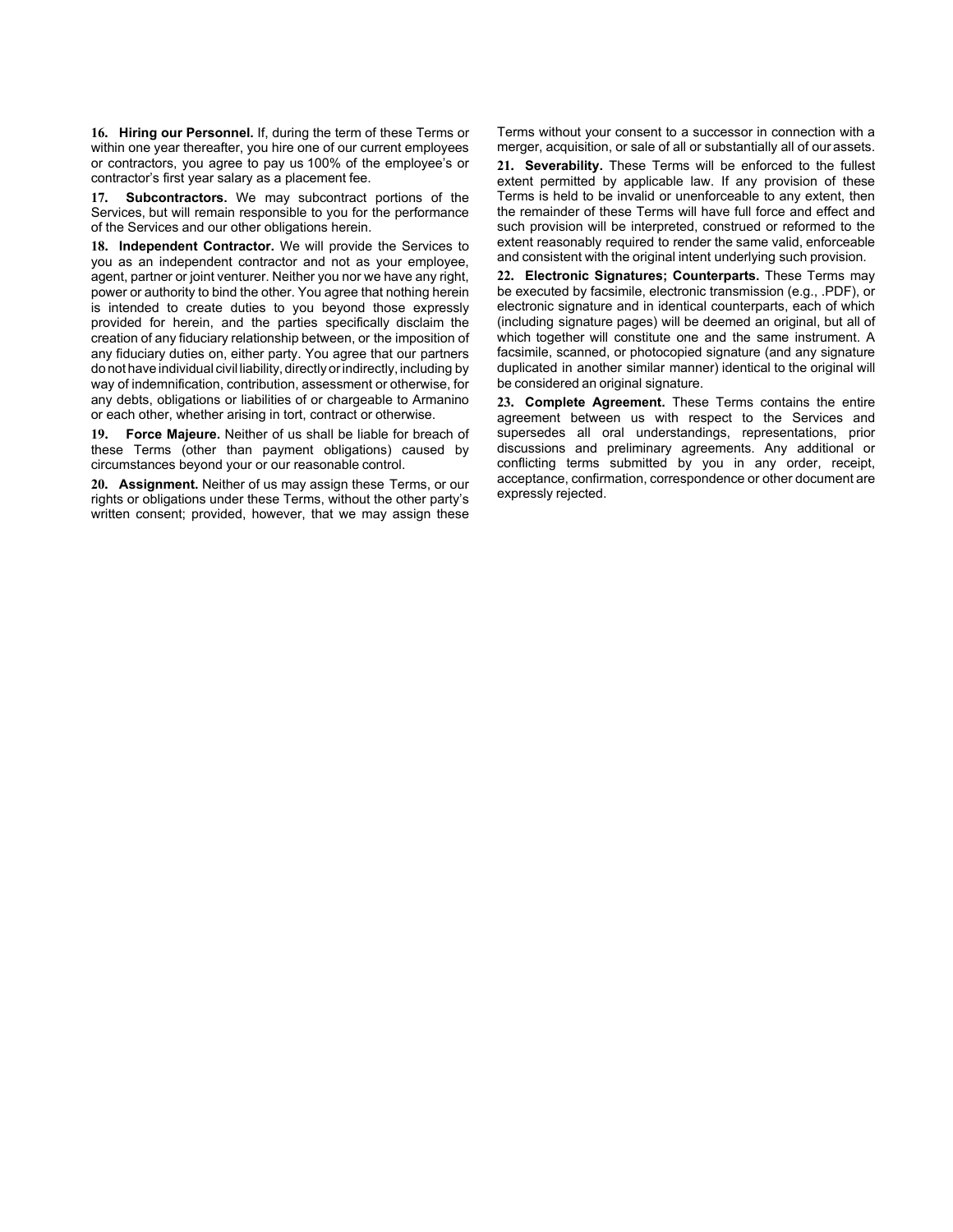#### **ANNEX A DESCRIPTION OF THE SERVICES AND FEES**

Subject to the payment of the applicable fees as set forth herein, Armanino will provide State and Local Tax Return Compliance Services (the "Services") for the sales, use, and other transactional tax returns ("Tax Returns").

# **a. Initial Onboarding**

As part of the initial onboarding process, Armanino will:

- i. Provide a tax organizer ("Organizer") for you to complete and provide the information needed for us to perform the Services. The Organizer will request you to provide information necessary for the Services such as the jurisdictions where you wish to file returns, jurisdiction registration numbers, and the tax filing frequency, all your entity's relevant information including bank account information, your contact information, your filing instructions.
- ii. Conduct an initial one-hour consultation with you to review the completed Organizer and discuss other tax issues related to our Services.
- iii. If needed, provide a template for you to input transaction information that is needed to prepare the Tax Returns, including any information that must be separately imported or entered into the tax return software ("Source Data").
- iv. Provide a secure file transfer site for the transmission of your Source Data files.
- v. Set up your Tax Return and payment information in the tax filing software based on the tax return type and filing frequency you indicate.
- vi. Obtain you signed limited Power of Attorney or other jurisdiction authorization forms.

#### **b. Monthly Tax Return Filing and Payment Services**

- i. Retrieve Source Data you provide from the secure file transfer site or through email. Note a single Source Data file must contain only a single data table, not multiple tables of separate tabs on an Excel worksheet.
- ii. Notify you of any material issues with the Source Data, if identified.
- iii. Prepare the Tax Returns and related liability reports for your review at least three (3) days before the due date. Any manual adjustments (i.e., credit carryforwards, use taxes, etc.) are limited to twenty (20) entries per month. Additional charges at hourly rates will apply if more manual entries are required.
- iv. Reconcile Source Data to the calculated taxes (if tax amounts are included in the data).
- v. Review the Tax Returns and reconciliation.
- vi. Provide access to review the Tax Returns and payment amounts prior to the due dates.
- vii. Respond to your questions about the Tax Returns.<br>viii. Submit the Tax Returns electronically for filing whe
- Submit the Tax Returns electronically for filing when possible or mail the tax returns as necessary.
- ix. Initiate the tax payment from your approved bank account(s) through EFT or ACH transactions.
- x. Retain copies of all filed Tax Returns.
- xi. Receive tax filing notices from you and log them.<br>xii Respond to the notices related to any Tax Returns
- Respond to the notices related to any Tax Returns prepared by Armanino up to one hour per month. For clarity, this excludes notices of audit of any tax returns, but Armanino will respond to these excluded notices with your approval for additional fees.
- xiii. Provide up to one hour of state and local tax correspondence with the you per month related to the Tax Return preparation and filing. The correspondence may be in the form of an email, and/or meetings during Armanino business hours.
- xiv. Maintain your tax compliance calendar to ensure timely filing of all tax returns and associated tax payments.
- xv. Maintain location, and jurisdictional data for tax processing purposes (up to eight (8) changes per year).
- xvi. Perform jurisdiction updates for location openings, moves, and closings (up to three (3) per year) for outletbased reporting; this does not include new reporting registrations.
- xvii. Follow your written Instructions as documented if a situation arises where the Instructions need to be followed.

#### **FEES**

**Monthly Fees**: In addition to the fees billed by Thomson Reuters, you may be responsible for other fees as an extension of the Services that will be billed directly to you by Armanino, as described herein.

Late Fees: A late data fee of \$250 will apply for each day the Source Data is not provided by 5:00 p.m. Pacific on the fifth (5<sup>th</sup>) day of the month and will continue for each day the Source Data is not provided by 5:00 p.m. Pacific until the ninth (9th) day of the month. After 5:00 p.m. Pacific on the ninth  $(9<sup>th</sup>)$  day of the month, we will follow your written Instructions for how to prepare and submit the Tax Returns for that month if we are unable to prepare and file the Tax Returns before the due date. For clarity, there is a maximum of four Late Fee days per month or \$1,000 in total per month.

**Fees for Additional Services**: Our hourly rates as specified below will apply to additional consulting and/or compliance services (set forth below) requested by you. Example of such consulting services will be services requested by you related to determining nexus, advising on tax registrations, and taxability of goods/services. Our current hourly rates are:

| Role    | <b>Compliance Hourly</b><br>Rates | <b>Consulting</b><br><b>Hourly Rates</b> |
|---------|-----------------------------------|------------------------------------------|
| Partner | \$500                             | \$625                                    |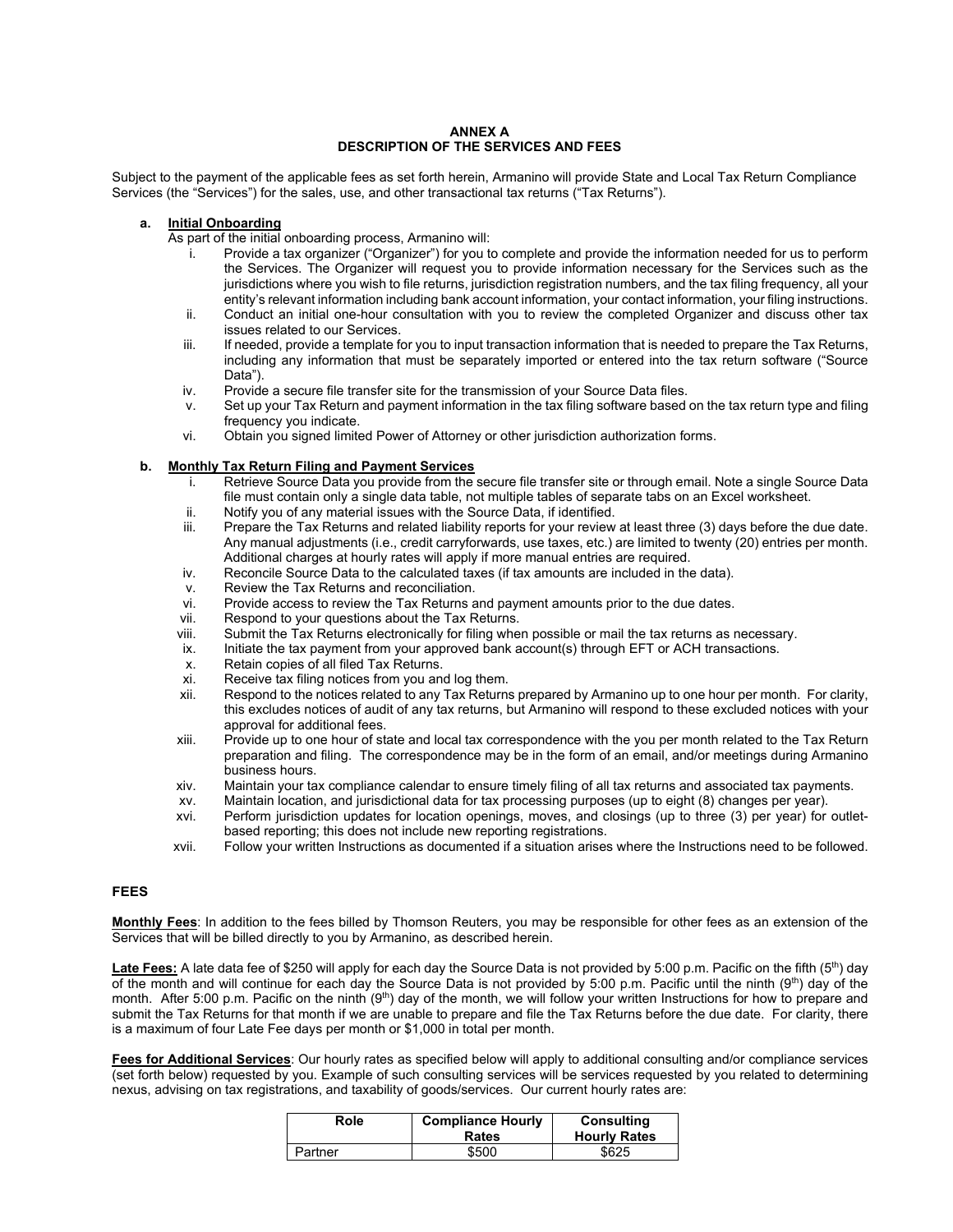| Director    | \$400 | \$445 |
|-------------|-------|-------|
| Sr. Manager | \$310 | \$380 |
| Manager     | \$285 | \$305 |
| Senior      | \$220 | \$290 |
| Staff       | \$150 | \$225 |

You agree and understand that our hourly rate schedule is subject to an increase each year without notice.

## **ADDITIONAL OUT-OF-SCOPE TAX RETURN COMPLIANCE SERVICES**

If you request that we provide Services beyond those outlined herein and/or there is unsuccessful completion of any of the responsibilities or assumptions by you as set forth herein, Armanino may incur additional time and efforts in completing those Services. Additional fees calculated by our then current hourly Compliance rates will be charged for all additional time spent to complete the Services and/or any out-of-scope Compliance tasks requested by you. This is not an all-inclusive list of all out-ofscope Services that we may provide at our Compliance fee rates, but rather examples of such:

- i. Preparation of any additional or interim reconciliations necessary to file Tax Returns.
- ii. Preparation new templates to include new or modified Source Data.
- iii. Preparation and/or modification of the Source Data according to the filing instructions if the Source Data does not contain sufficient information to prepare necessary tax returns.
- iv. Manual entry of the Source Data into the tax preparation software or onto a tax return form inordertomathematically correct the Source Data information (e.g., reversing negative deductions, or correcting grosssales), including anycorrections due totax credit adjustments requested by you after the  $10<sup>th</sup>$  of the month.
- v. Responding to notices related to tax returns not prepared and filed by us.
- vi. In the event that a tax return or payment is deemed late or rejected by an applicable tax jurisdiction due to your failure to timely provide accurate information to Armanino or have sufficient funds available for payment of the tax liability by the due dates established herein, additional fees for any Armanino services associated with the remediation of the effects will be charged.
- vii. In the event that the information contained within your Source Data file does not mathematically calculate correctly on the your tax return, we will need to expend labor hours to identify such errors and make adjustments to the source data and tax returns.
- viii. All net tax credits will be remediated, if possible, at the taxing jurisdiction level through application to a prospective month(s) tax return, initiation of an amended return, or through the filing of a refund claim. The fee for filing of an amended return will be charged as a separate return.
- ix. All tax credit adjustments will change the gross sales/purchases and taxable sales/purchases on the tax return. If you request manual adjustments to the tax return to change the gross, exempt, non-taxable, or taxable sales/purchases due to the tax credit adjustment, these adjustments will be considered outside of the scope of this engagement and the time incurred to make these changes will be billed at our then current hourly rate.
- x. You must notify Armanino about changes in its business operations which may result in changes to its tax return filing requirements within ten (10) business days of making such changes. Any late notification may result into additional work by Armanino and will be charged separately.

## **OPTIONAL ADDITIONAL SERVICES**

Being fully compliant with state and local tax requirements involves many different dimensions. Armanino can help you navigate how to deal with this by offering additional services such as:

- Multistate sales and seller's use tax nexus study
- Multistate sales and seller's use taxability determination
- Prior period state and local liability calculations
- Business activity tax (including state income, franchise, and gross receipts taxes) nexus study
- Multistate income tax apportionment optimization analysis
- State tax registrations including Voluntary Disclosure Agreements
- Due diligence for buy or sell events
- Sales tax refund reviews
- Audit management
- Tax minimization transaction structuring

Pricing for these services depends on scope and complexity. Armanino will work directly with you to provide these services.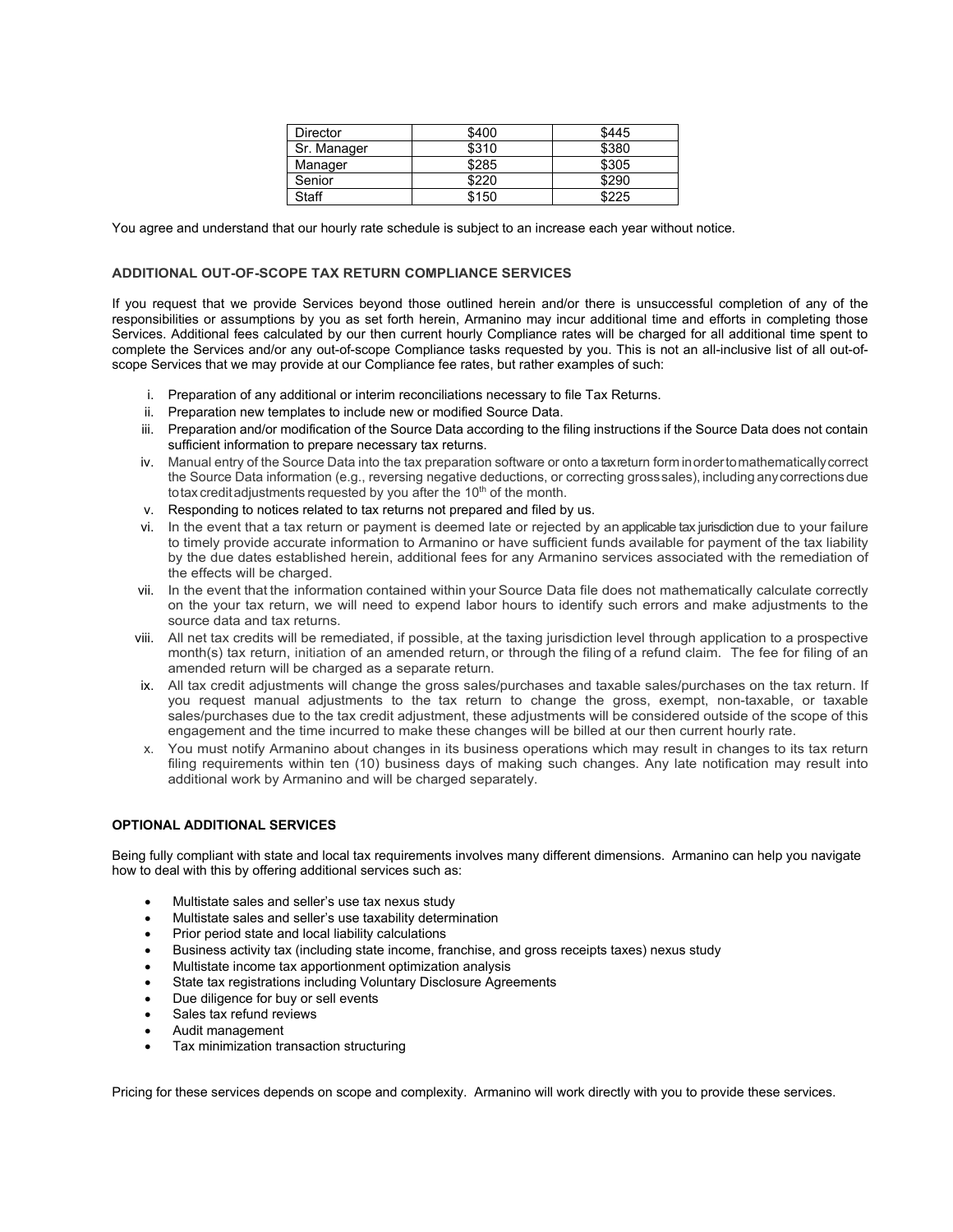#### **ANNEX B**

## **YOUR RESPONSIBILITIES FOR THE SERVICES**

Our Services will be conducted on the basis that you understand, acknowledge, and perform your responsibilities. You acknowledge and agree that the Services will be based solely upon:

- 1. Quality of Source Data. If needed, we will provide you with a Source Data template at the beginning of the engagement. Once the configuration is complete, the format of these files must be maintained (the content may change but the file format such as fixed-width text and field layout must remain constant.) In addition, any other files that will be utilized in the Tax Return preparation process must be maintained once they are configured by us. You are required to notify us immediately of any changes in the type or format of the Source Data, which is provided each filing period, as specific import procedures are designed to accommodate the parameters of the Source Data you provide. Such changes can include edits to the template including column headings, changes in store numbers, type of file, assignment of negative values, and other similar changes. Should changes occur within a current filing period, the changes may jeopardize our ability to prepare and timely file accurate Tax Returns as template or Source Data formatting may require substantial additional work by us. Consequently, any Source Data formatting changes could result in additional fees. Furthermore, we will not be held responsible for any Tax Returns filed late as a result of unanticipated changes to Source Data.
- 2. The representations, information, documents, and facts you provide to us. The performance of the Services is heavily dependent upon you providing us accurate and complete Source Data files, and any other information requested by us. Because of the importance of the accuracy of the information, you agree to release us from any liability and costs related to our Services herein attributable to any misrepresentation, incomplete, inaccurate, or untimely information provided by you. We will assume (without independent verification) that all of the representations, information, and documents provided or communicated to us are accurate, true, and authentic. Similarly, our Services will not include any procedures designed to discover fraud, embezzlement, or other irregularities.
- 3. Acknowledgment that Armanino has no responsibility for determining reporting requirements, nexus, taxability, exemptions, sourcing of sales to state or local tax jurisdictions, or any other information relevant to filing Tax Returns. It is your responsibility to know the law, regulations, cases, rulings, and other tax authority affecting the Source Data. We can advise you on such matters separately which shall be an out-of-scope service and billed at our Consulting rates or as otherwise determined. If there are changes in or to the foregoing tax authorities (for which we have no responsibility to advise you), such changes may result in our recommendations being rendered invalid or necessitate (upon your request) a reconsideration of our recommendations.
- 4. Timeliness of Source Data. Your timely delivery of all Source Data necessary for Armanino to perform its Services described herein. If Source Data for Tax Returns due in the month is not uploaded into the portal or otherwise provided by 5:00 p.m. Pacific on the fifth  $(5<sup>th</sup>)$  day of the month, a late data fee will apply for each day the Source Data is not provided up to 5:00 p.m. Pacific on the ninth  $(9<sup>th</sup>)$  day of the month. After 5:00 p.m. Pacific on the ninth  $(9<sup>th</sup>)$  day of the month, we will follow your written Instructions for how to prepare and submit the Tax Returns for that month if we are unable to prepare and file the Tax Returns.
- 5. Content of the Source Data. We prefer you provide Source Data in tax and exempt / non-taxable amounts rather than taxable amounts. Additional fees may apply if tax and gross amounts must be used to calculate the tax due and reconciled to the calculated tax on the Tax Returns (for example, if tax rates in the data are not the same as in our system). You are solely responsible for ensuring correct tax rates are used when calculating taxes on transactions, and that all transactions are adequately and accurately represented (acceptable in summary form) in the data provided to us, including identification of selling locations, tax types, tiered/max taxes, and other relevant differentiators. We can define data processing rules to accommodate these needs but are not responsible for identifying when Source Data is incorrect.
- 6. Providing Armanino with all Tax Jurisdiction Notices or other correspondence documentation within one (1) business day of receipt by you so we can timely respond to the jurisdiction.
- 7. Providing us with any entity, registration, or selling location changes at least thirty (30) days prior to us receiving Source Data for such changes, including closings, openings, and location moves. Failure to do so may delay filing of such data or result in inaccurately processed data. We are not responsible for any penalties or interest arising from this situation.
- 8. In the event you make changes to the quantity or format of the Source Data files, you must provide Armanino with thirty (30) days advance notice prior to the next filing deadline. Additional fees at our then current hourly rate will apply for us to create or modify the template necessary to work with the new Source Data files.
- 9. Understanding that the Source Data must be provided to Armanino in an electronic format. If the originally submitted Source Data is not correct in all material respects, any additional time needed to process replacement Source Data may be subject to additional hourly Compliance fees.
- 10. Understanding that any changes or revisions to the Tax Returns which are requested after the fifteenth  $(15<sup>th</sup>)$  of the calendar month in which the Tax Returns are due may not be processed for that filing period. In such cases, changes requested after the fifteenth of the month will be reflected on the Tax Return prepared for the subsequent filing period.
- 11. Acknowledgment that exceeding the number of pre-paid Tax Returns prepared by Armanino during the Service Year will be subject to an additional fee per Tax Return.